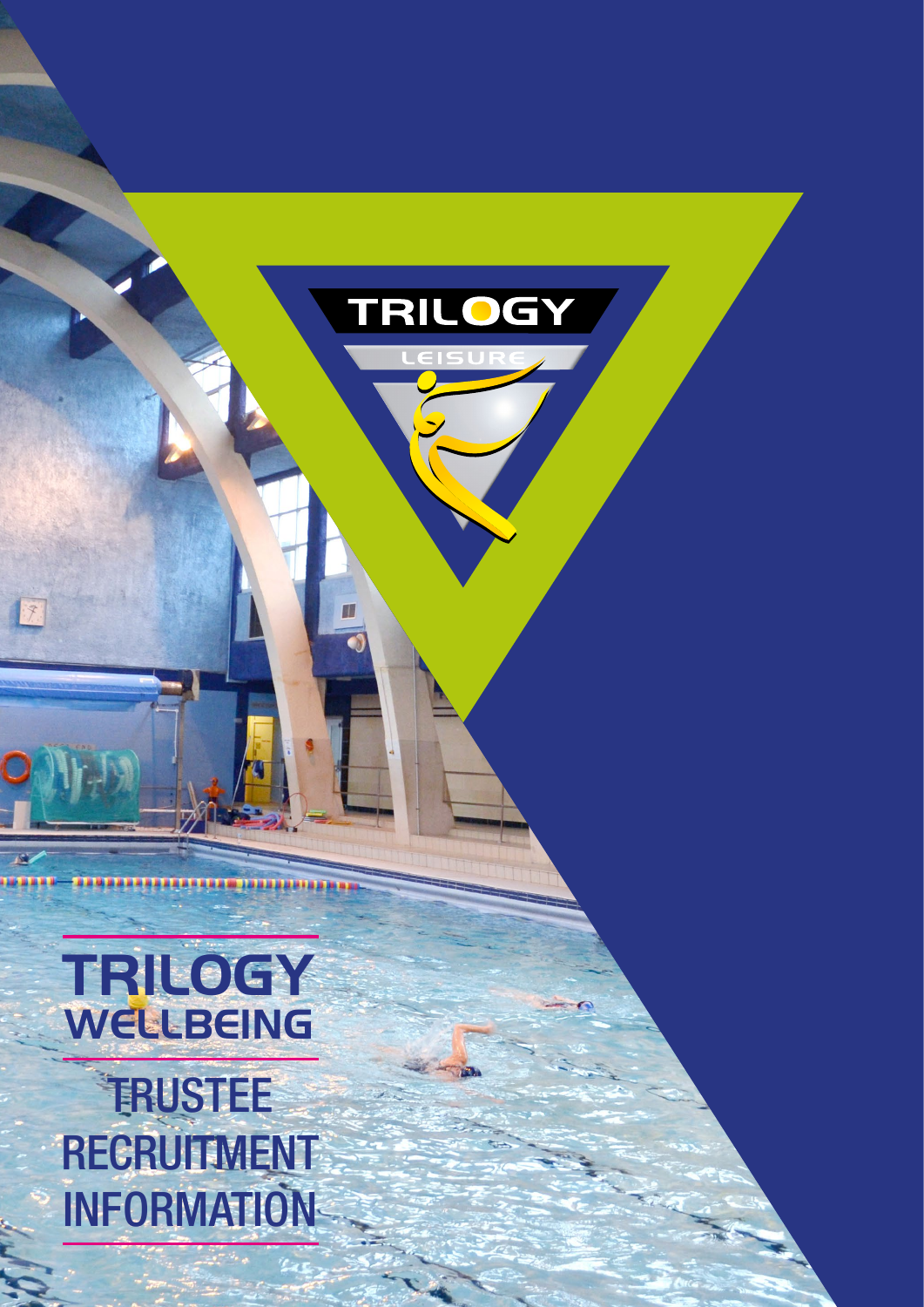

# **NORTHAMPTON LEISURE TRUST - TRILOGY TRUSTEE RECRUITMENT**

## Unity Leisure, trading as Northampton Leisure Trust is more widely known under its brand of Trilogy. Established in 2011, we are a not for profit, limited by guarantee Charitable Trust (Registered Charity Number 1145613) and Social Enterprise.

We **Inspire Active Lifestyles** and are recruiting to expand our Board of Trustees to oversee the next phase of the Trust in line with the implementation of our new Strategy and Business Plan.

We are looking for committed individuals who have the time to add value to the Board and make a significant difference to the organisation.

### Our Mission is to 'Inspire Active Lifestyles'

Our aim is to 'foster working partnerships that support and develop a holistic Wellbeing Service, that encourages Social Change, improves Social Value and increases participation whilst positively encouraging Equality, Diversity & Inclusion'

Our commitment is to 'maximise service and commercial activity to improve Social Value and Community Wellbeing'

Our vision is to 'be an innovative Wellbeing Organisation, developing commercial activity to maximize the social impact and social value of the organisation to provide a holistic approach to Wellbeing. A financially stable organisation, with the ability to selffund its charitable objectives, re-invest in its strategy and leverage opportunities to enhance Wellbeing and Social Value. An organisation that celebrates and promotes diversity'

#### About the Role

Board Members will have the experience and capabilities to guide the strategic direction of the Trust, with connections within the commercial and voluntary sectors.

Board Members will attend approximately six meetings per year, and the Annual General Meeting. Meetings are held every other month, with each meeting typically running to about 1.5 hours.

Board Members are appointed for a period of up to three years. Appointments are renewable for further fixed terms of up to three years.

The roles are on a voluntary basis and are therefore not accompanied by any financial remuneration.

Diversity drives innovation and we are committed to promoting equality, embracing diversity, and enabling inclusion through positive Wellbeing experiences. Trilogy is committed to educating itself, its customers, and its workforce to celebrate equality, diversity, and inclusion.

Trilogy is actively seeking interest from individuals of all backgrounds and we encourage and welcome applications from under-represented groups and people from ethnically diverse backgrounds.

If you are keen to make a difference as a Trustee within an organisation that cares about the positive impact of Wellbeing, this opportunity is an excellent one to consider.

An information pack with further information on the role and details of how to apply can be downloaded from our website -

https://www.trilogyleisure.co.uk/job-vacancies/

First round of applications close - 15th December 2021

**To Apply:** Email your Biography with a supporting statement outlining your suitability for the role to Kerry.Murphy@nltrust.org.uk

For an informal discussion on the role contact John Fletcher, Managing Director on 07766 725823 or email John.Fletcher@nltrust.org.uk

More information about the Trust, who we are and what we do, can be found on our website https://www.trilogyleisure.co.uk/

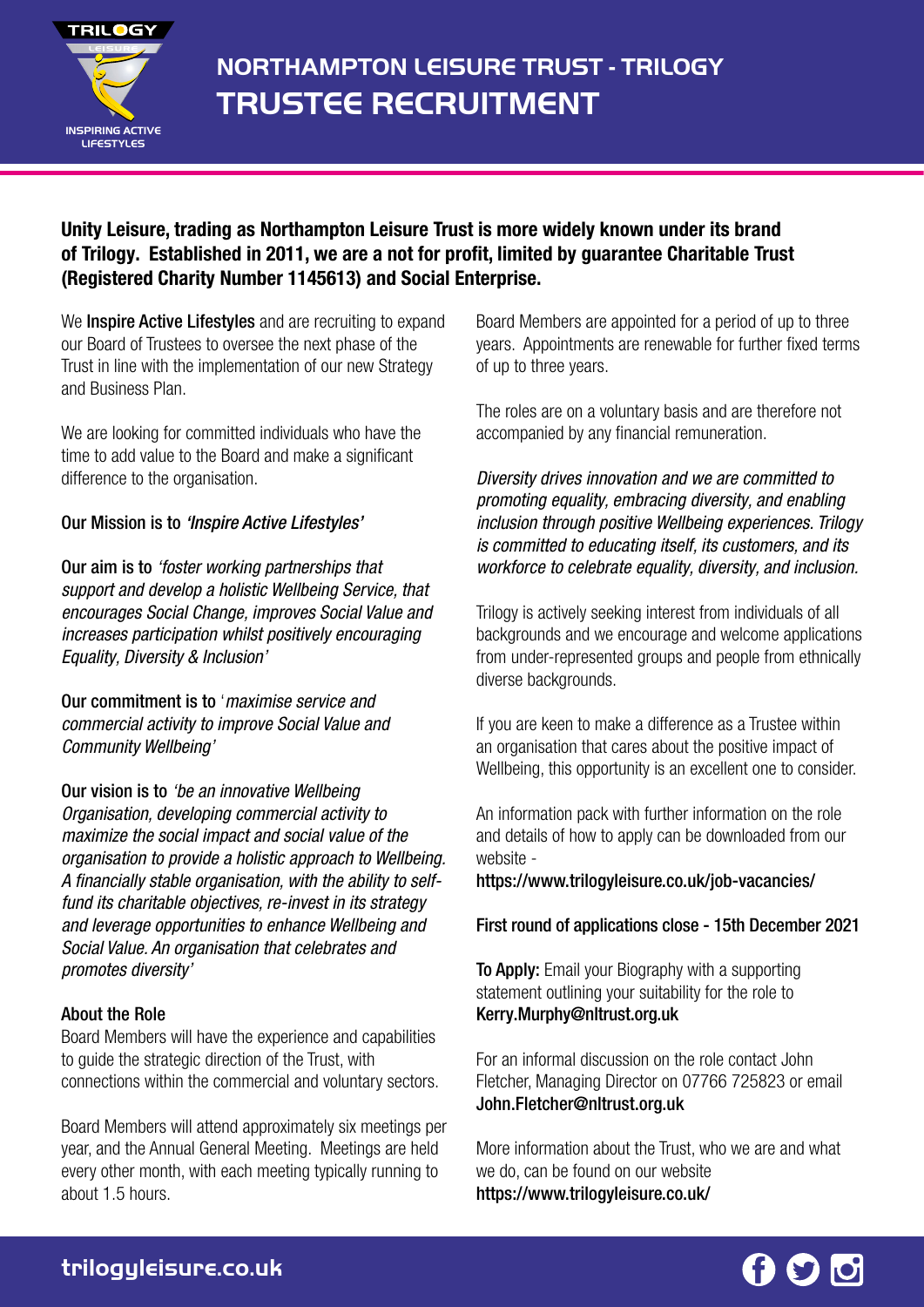

## **NORTHAMPTON LEISURE TRUST - TRILOGY JOB DESCRIPTION - THE BOARD OF TRUSTEES**

#### JOB TITLE: TRUSTEE

#### RESPONSIBLE TO: CHAIR OF TRUSTEES

Note: Trustees are responsible to Company Members to discharge their duties effectively. In addition, all Trustees are expected to abide by and sign up to the Trustee Code of Conduct

### ROLE AND PURPOSE

Trustees should have a strong empathy with our Mission to *Inspire Active Lifestyles and our aim to foster working* partnerships that support and develop a holistic Wellbeing Service that encourages Social Change, improve Social Value and Increases Participation, whilst positively encouraging Equality, Diversity & Inclusion.

- Provide leadership and guide the strategic direction of the organisation
- Monitor and be responsible for the performance of the organisation
- Ensure that the organisation complies with relevant legal and regulatory requirements
- Act as guardian and custodian of the organisation's assets
- Ensure that the governance of the organisation is effective

### FUNCTIONS AND RESPONSIBILITIES

## Provide Leadership and Guide the Strategic Direction of the Organisation

To work in partnership with other Trustees to ensure that:

- The Board provides and acts as a collective voice for the organisation and provides support and guidance to the Managing Director
- The Managing Director displays core leadership values and behaviours in order that they lead the day-to-day operations of the organisation
- To work in partnership with other Trustees, the Managing Director and senior management team to ensure that:
	- Northampton Leisure Trust has a clear vision, mission and strategic plan
	- Create business, operational and other plans to support the vision, mission and strategic priorities

#### Monitor and be responsible for the performance of the organisation

To ensure management provide timely, relevant and accurate information which will enable performance to be monitored across all key areas of the organisation's activity, including financial performance, employment obligations, development activity, and regulatory requirements.

- To set core values of the organisation and ensure that these are embedded in the organisation's culture
- To receive regular reports from the Managing Director and Senior Management on progress towards strategic objectives and priorities
- To hold the Managing Director to account for the management and administration of the organisation

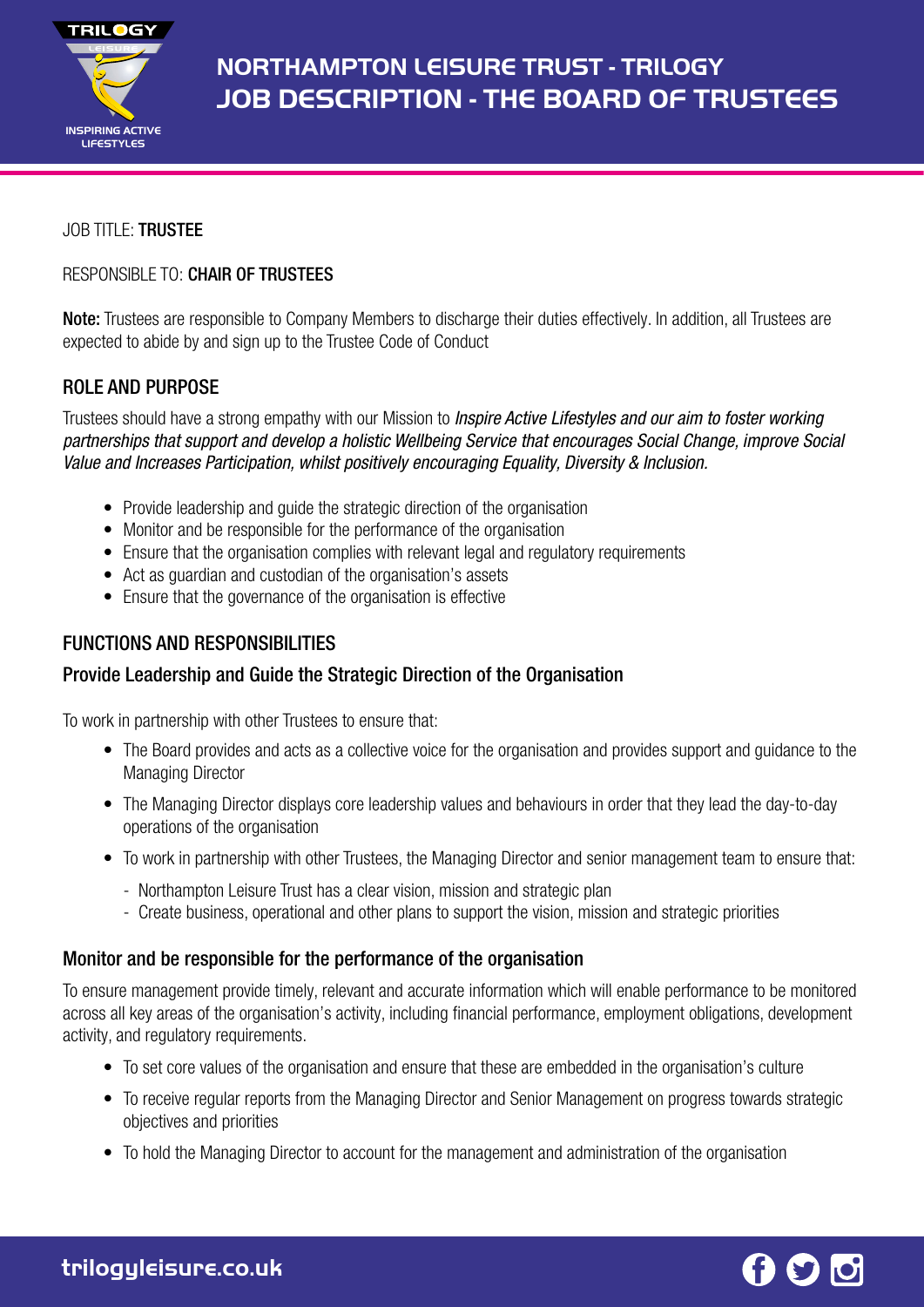

## **NORTHAMPTON LEISURE TRUST - TRILOGY JOB DESCRIPTION - THE BOARD OF TRUSTEES**

## Ensure that the organisation complies with relevant legal and regulatory requirements

- To be aware of and to ensure the organisation complies with legal, regulatory and statutory requirements such as; Charity Commission, Companies Act, Health and Safety, Employment Legislation.
- To have up to date knowledge of the organisation's constitution and objects and to ensure that this is reviewed regularly
- To agree the levels of delegated powers (if appropriate) and ensure are clearly identified and officially recorded
- To ensure that responsibilities delegated to the Managing Director are clearly expressed and understood, and directions given come from the board as a whole

## Act as guardian and custodian of the organisation's assets

- To ensure that the organisation has satisfactory control systems and procedures in order that assets are invested to the maximum benefit, within the constraints of the law, ethical and other policies laid down by the board
- To ensure that there is a risk management framework in place so that risk is assessed, reviewed and mitigated
- To apply the income and property of the organisation properly, in line with the charitable objects and purpose set out in the governing document
- To act reasonably, prudently, collectively and objectively in all matters relating to the organisation and always act in its interest
- To be accountable for the solvency and continuing effectiveness of the organisation

## Trustee Obligations

- Act in the Charity's best interests, taking anything relevant into account
- Respect the Charity's constitution and decisions taken under it
- Be diligent, conscientious, and well informed about the Charity's affairs
- Understand the importance in purpose of the meetings and be committed to preparing for them adequately, and attending them regularly
- Analyse information and where appropriate, challenge constructively
- Be able to respect the boundaries between executive and governance functions
- Be able to maintain confidentiality on sensitive and confidential information
- Be able to make collective decisions and stand by them

## **Commitment**

The Board meets formally at least six times per year. Board Meetings are scheduled for every other month, and an AGM. There is a further expectation that Board Members will contribute to specific project groups as they arise from time to time.

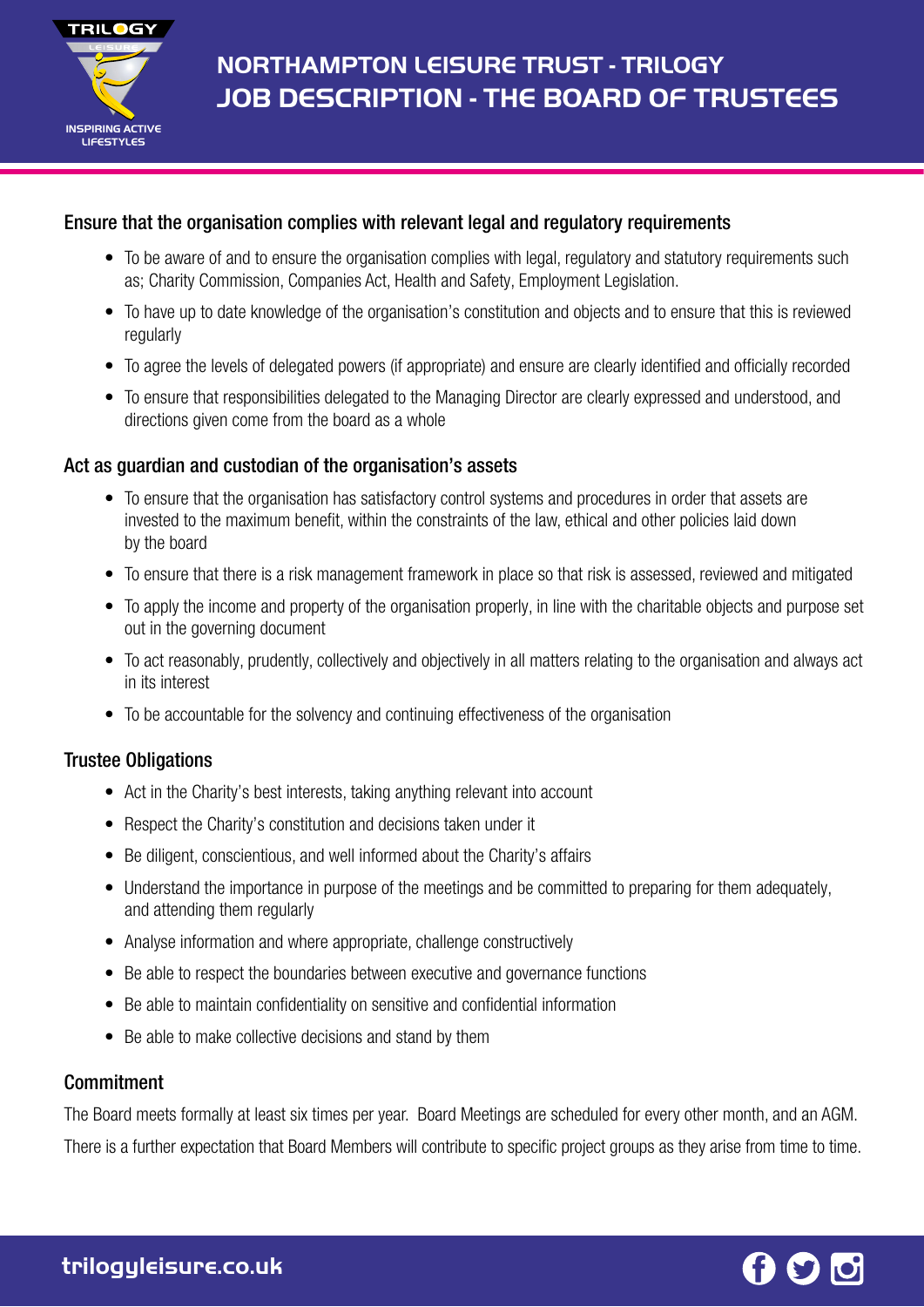

## **NORTHAMPTON LEISURE TRUST - TRILOGY TRUSTEE - PERSON SPECIFICATION**

## Essential Attributes

- Commitment to Northampton Leisure Trust
- Understanding of the legal duties, responsibilities and liabilities of Trusteeship
- Willingness to devote the necessary time and effort to the role
- Understanding of the work undertaken by Northampton Leisure Trust (wellbeing, physical activity, health, social inclusion and Cultural activity)
- Has an understanding of the voluntary and social enterprise sector

## Personal Qualities

- Good, independent judgement
- Impartiality, fairness and confidentiality
- Broad minded and imaginative
- Patient and supportive
- Tact and diplomacy
- Respect for others
- Willingness to learn more skills

## Specific Abilities

- Strategic vision
- Creative thinking
- Working effectively as a team member
- Good communication and interpersonal skills
- Business acumen
- Able to delegate
- Adept at conflict resolution and negotiation
- Knowledge of risk management and monitoring frameworks
- Knowledge and understanding of Human Resources
- Understanding of local government and political processes

## **Experience**

- Ideally held previous role(s) for incorporated charitable organisation
- Senior position within a large complex organisation
- Strategy development and review
- Business development (income generation)